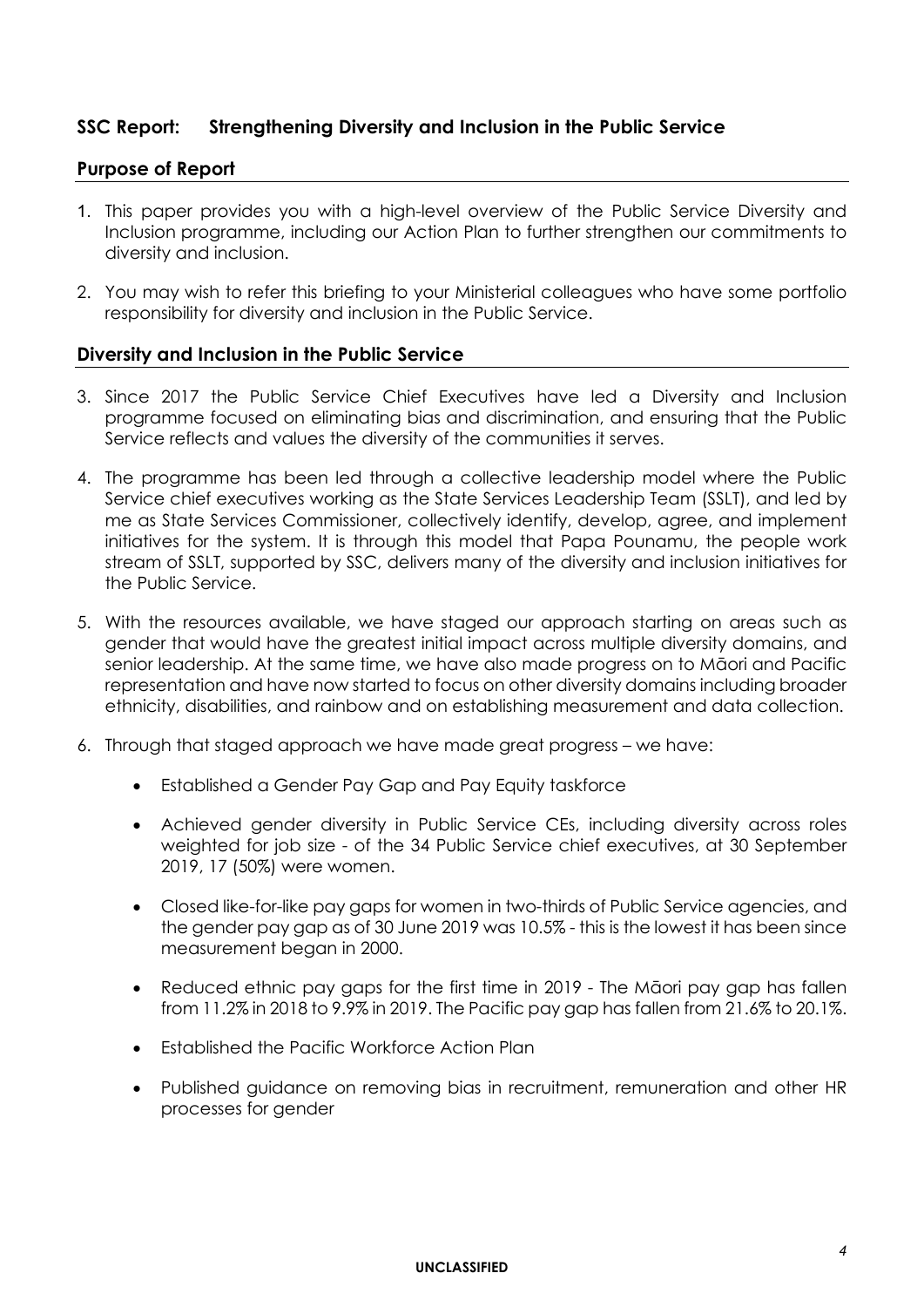- Expanded our data collection for work force reporting to include disability and the Rainbow community<sup>1</sup> including the first Public Service engagement with Rainbow communities through the WeCount 2019 survey
- Established and progressed a Diversity and Inclusion practitioner network
- Released standards for demographic data
- Developed and implementing the Mana Aki Cultural Competency Programme (led by the Ministry of Business, Innovation and Employment and available to the system). This will now form part of a wider diversity and inclusion action plan discussed further in this briefing.
- 7. We have done this while increasing ethnic diversity at senior leader levels (Tiers 1-3) we now have 49.6% female representation in these roles across the Public Service – up from 37.8% in 2009, and we are at or near population representation levels for ethnicity across the Public Service.
- 8. Key to this work has been measurement, which in the past has been narrow in some areas such as ethnicity, and inconsistently applied by agencies largely through the capability of their payroll systems. As part of our work to improve our measurement and understanding of the Public Service workforce, in 2018 we issued measurement standards and enhanced guidance to agencies to increase the quality and breach of workforce reporting. That improved data, especially focused on ethnicity, was published in the 2019 Public Service Workforce Data release on the SSC website and has seen the quality and consistency of information improve.
- 9. In 2020, SSC will be bringing a greater emphasis on measurement and will be improving our knowledge base for all diversity domains but particularly in relation to disability and faith, which will be assisted by better and more disaggregated data on ethnicity, faith or religious affiliation and the representation of disabled people employed in the Public Service.
- 10. New Zealand's Public Service must reflect the communities we serve we're improving on that at a system level. However, I also expect agencies to reflect the communities they serve – that will differ from agency to agency.

# **Our Diversity and Inclusion Five-Point Plan**

- 11. In 2020, we are expanding our programme to improve our knowledge base for all diversity domains and addressing all forms of bias. I am looking now for a step-change in the pace and momentum of achievement in the whole area of diversity and inclusion in the Public Service. This means greater consistency of approach across agencies, tighter management of the actions we take to address inequality in our workforce, and stronger, dedicated leadership of the work programme. I am therefore implementing the following five-point plan:
	- 1. Appointing two senior Chief Executives as Functional Co-Leads and mandating them to lead the diversity and inclusion programme across the Public Service Updated Chief Executive expectations.

### **UNCLASSIFIED**

<sup>1</sup> Rainbow is an umbrella term often used to describe people who are lesbian, gay, bisexual, transgender or intersex.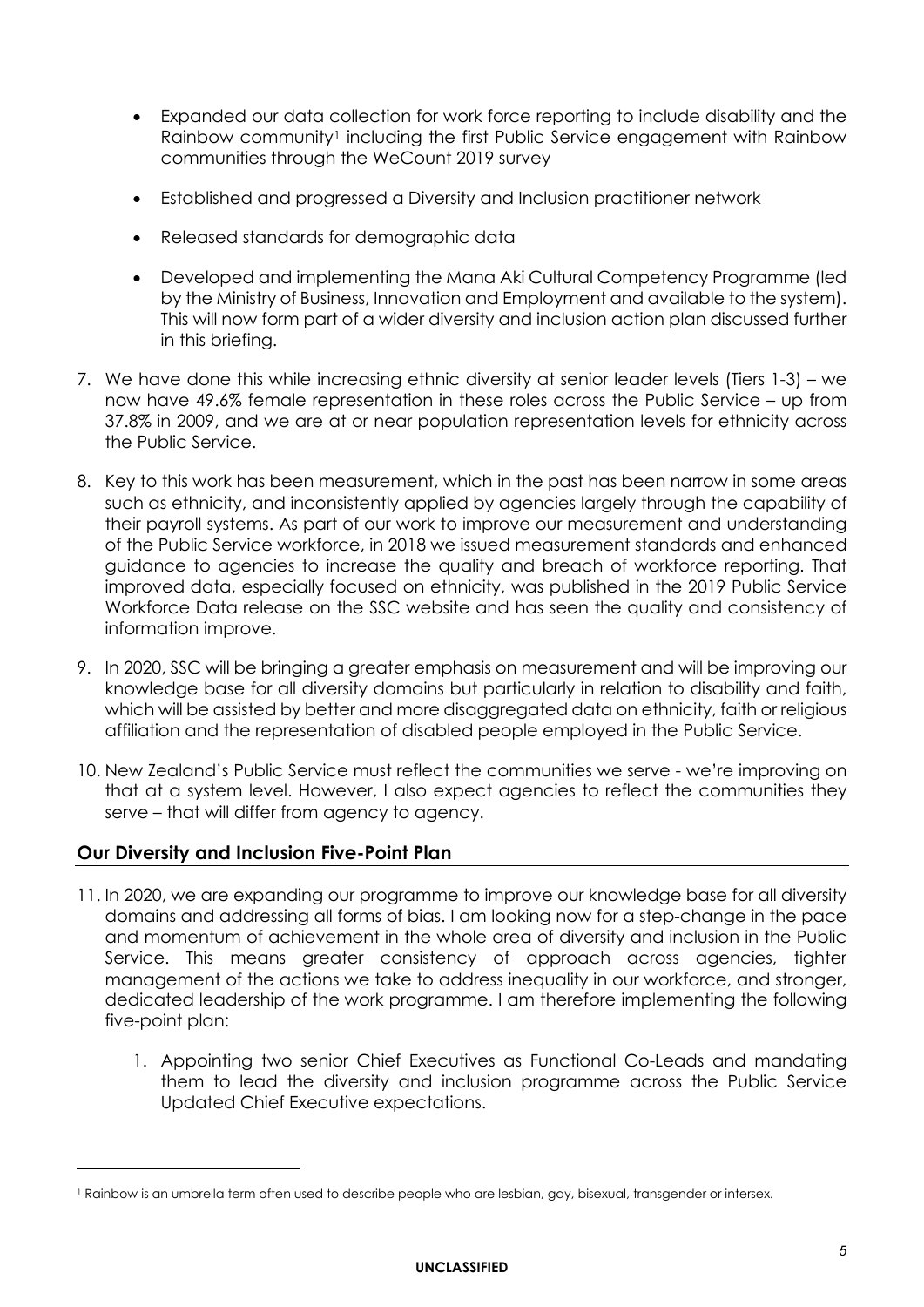- 2. Creating a dedicated Deputy Commissioner role within the State Services Commission to lead our diversity and inclusion activities and support the functional leads in their work with chief executives.
- 3. Strengthening chief executive expectations in relation to diversity and inclusion and the management of performance against our work programme commitments.
- 4. Making five elements of the diversity and inclusion programme mandatory for all Public Service agencies:
	- Training addressing all forms of bias
	- Training to enhance cultural competence
	- Inclusive leadership practice through training modules for all senior leaders
	- Professional development and support for staff and managers to build meaningful relationships through inclusivity tools and resources
	- Establishment, resourcing and support for, and engagement with employee networks
- 5. Requiring all Public Service agencies to publish diversity and inclusion plans and to publicly report progress against them in their Annual Reports

### *Establishing functional co-leads for diversity and inclusion*

- 12. As State Services Commissioner, I have established Functional Co-Lead roles for Diversity and Inclusion. I have appointed Naomi Ferguson, Commissioner of Inland Revenue and Peter Mersi, Secretary for Transport into these roles.
- 13. The establishment of these functional lead roles creates the strengthened, dedicated leadership our diversity and inclusion programme requires in order to deliver the stepchange in performance we are seeking achieve. The appointment letters outline my expectations of these roles. Copies of the appointment letters have been attached for you to note (see appendix one).
- 14. I will announce the Functional Leadership of Diversity and Inclusion roles to the SSLT. These roles will lead SSLT's commitments and be responsible for ensuring progress against Diversity and Inclusion progress across the system.
- 15. The Public Service Legislation Bill (the Bill) will enable the appointment of chief executives as System Leaders. System Leaders with agreement of the appropriate Minister, will be able to set standards that Public Service chief executives must implement. If deemed necessary, the Functional Leadership roles for Diversity and Inclusion may be further formalised into System Leaders after the enactment of the Bill.
- 16. No public media releases are planned to announce these appointments. This briefing and the functional lead appointment letters will be proactively released and published on the external State Services Commission website.

### **UNCLASSIFIED**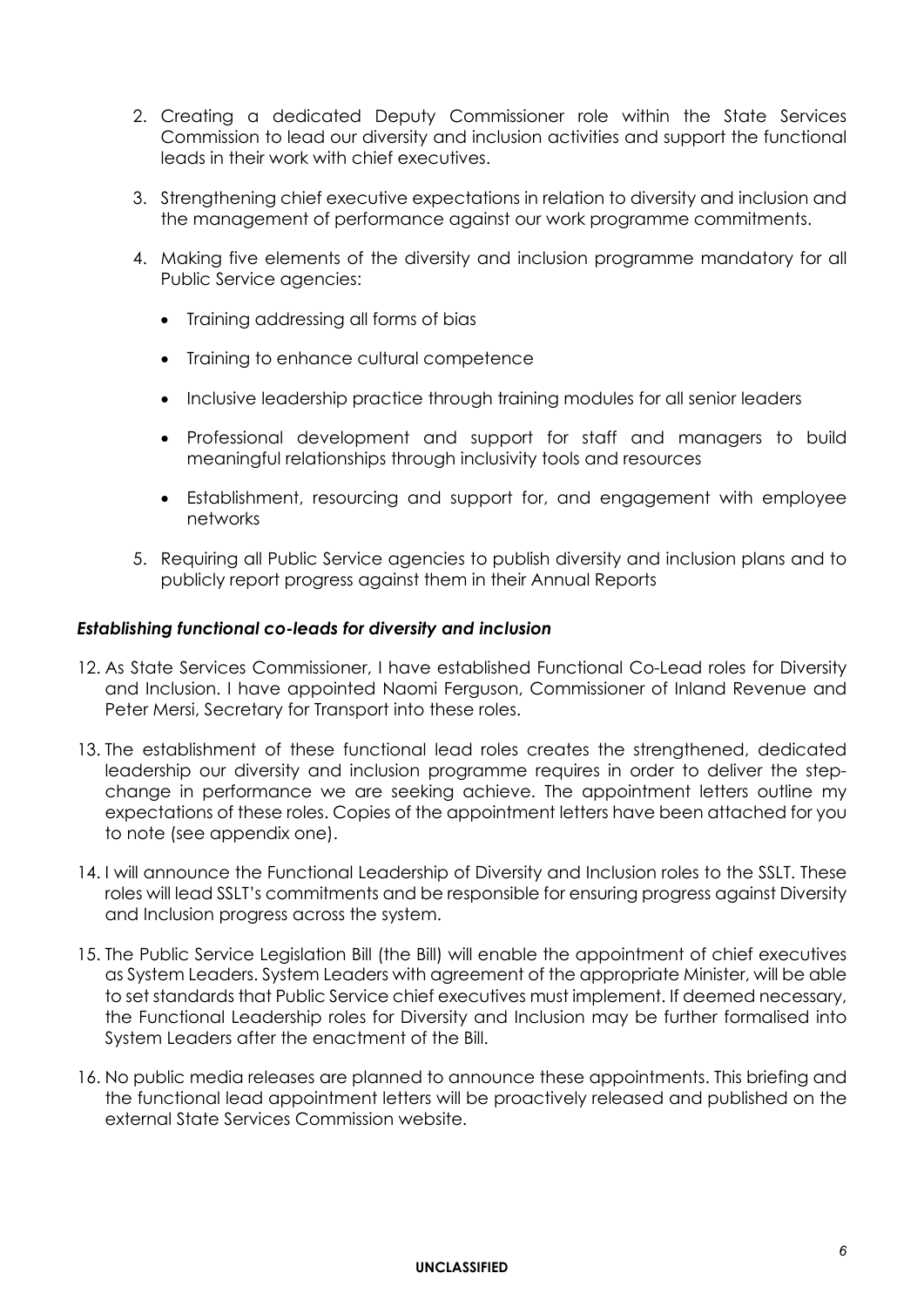# *Establishing a new SSC Deputy Commissioner*

- 17. I am establishing a Deputy Commissioner to lead diversity and inclusion work full-time and as part of the leadership team of the State Services Commission, to support the functional leads to achieve pace and momentum of change.
- 18. The establishment of this role will give diversity and inclusion the level of prominence that it requires. The new Deputy Commissioner will be responsible for leading and maturing system leadership of diversity and inclusion across our Public Service.

### *Chief Executive expectations*

- 19. We have strengthened the 2020 performance expectations for Chief Executives and included common expectations that are aligned to the Public Service Legislation Bill, specifically that Public Service Chief Executives:
	- Grow a workforce that reflects the full diversity of NZ society capable of delivering services inclusive of all members of the public
	- Develop and mature an organisational environment and culture that promotes inclusion for all members of your workforce and demonstrably values the diversity they bring
- 20. In addition to consistent expectations across the chief executives, we are strengthening our management of performance against our work programme commitments to ensure we get the step-change in pace and momentum that we need.

# *Setting mandatory requirements for all Public Service agencies*

- 21. We have taken the five existing elements of the current diversity and inclusion work programme that are deemed to be most likely to enable positive change and improve diversity and inclusion capability in the Public Service, and made them mandatory for all Public Service agencies. They are:
	- 1. Address Bias: agencies will ensure employees complete training addressing all forms of bias and follow guidance on changing systems and structures to prevent bias occurring.
	- 2. Enhance Cultural Competence: agencies will ensure employees complete cultural competency training.

3. Enhance inclusive Leadership: inclusive leadership practice will be enhanced through mandatory training for all senior leaders (tiers 1-3) in Public Service agencies.

- 4. Build Relationships: agencies will implement tools and resource to support people managers to actively support and engage in one-on-ones, professional development support and team building with all direct reports to foster a culture of inclusivity across the workplace.
- 5. Supporting Employee networks: agencies will establish, support, resource and engage with employee-led networks.

#### **UNCLASSIFIED**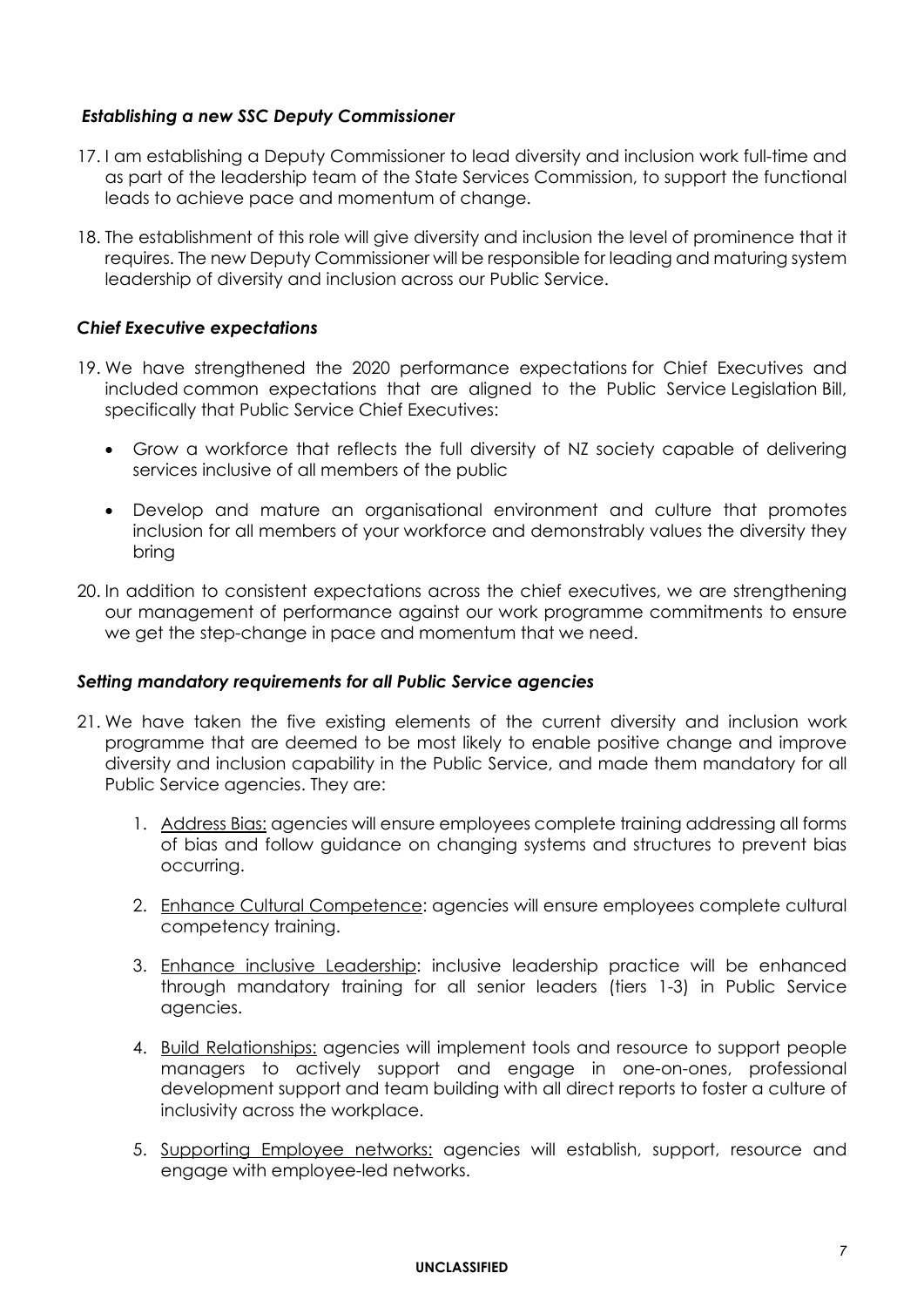22. All Chief Executives are expected to mandatorily implement these five priority areas in their Public Service agencies. These areas have been designed to build upon existing commitments already made and being actioned. They do not supersede or replace those commitments.

# *Reporting in Annual Reports*

- 23. All Public Service chief executives have committed to develop diversity and inclusion goals and measures. We will now require chief executives to publish those plans and report on performance against them in their Annual Reports.
- 24. The importance of representation and belonging is integral to the attainment of our diversity and inclusion aspirations. Outlining our diversity and inclusion goals in Annual Plans and tracking progress through our Annual Reports will help to visibly promote our commitment to diversity and inclusivity.
- 25. In addition, we are proposing to obtain greater accuracy in workforce data through anonymised self-reporting in 2021, supported by surveys focused on finding out what matters most to our people. This will inform future work.
- 26. We are continually expanding the range of guidance on collecting and reporting on diversity domains in the Public Service to help improve the quality of data across the system. Better data will help to identify gaps, remove barriers and address discrimination while promoting inclusion across all diversity domains.

# **The Public Service Legislation Bill creates new responsibilities and duties**

- 27. Diversity and inclusion is not contemplated by the State Sector Act 1988. As State Services Commissioner, my functions are to promote, develop, and monitor equal employment opportunities programmes and policies for the Public Service and to promote good employer obligations.
- 28. The Public Service Legislation Bill explicitly requires chief executives to pursue fairness and diversity in their workplaces (clause 73). The Bill reiterates the requirements in the State Sector Act 1988, building on the EEO<sup>2</sup> and good employer requirements (clause 71), but goes further by introducing new sections on diversity and inclusion – explicitly requiring chief executives to pursue fairness and diversity in their workplaces (clause 73).
- 29. The Bill provides new powers, such as providing the Commissioner the function of developing and maintaining guidance and standards on diversity and inclusion in the Public Service. As a result, chief executives and boards will be expected to promote diversity and inclusiveness in employment and workforce policies and practices; foster a workplace inclusive of all groups; and comply with any guidelines and standards provided by the State Services Commissioner.
- 30. The values of the Public Service are lifted into primary legislation through clause 14 of the Bill: Impartial, Accountable, Ethical, Respectful, Responsive. Together with a spirit of service

<sup>2</sup> EEO programmes are those aimed at identifying and eliminating all aspects of policies, procedures and institutional barriers that cause or perpetuate, or tend to cause or perpetuate, inequality with respect to the employment of a person or groups of persons. Public Service Legislation Bill, clause 72.